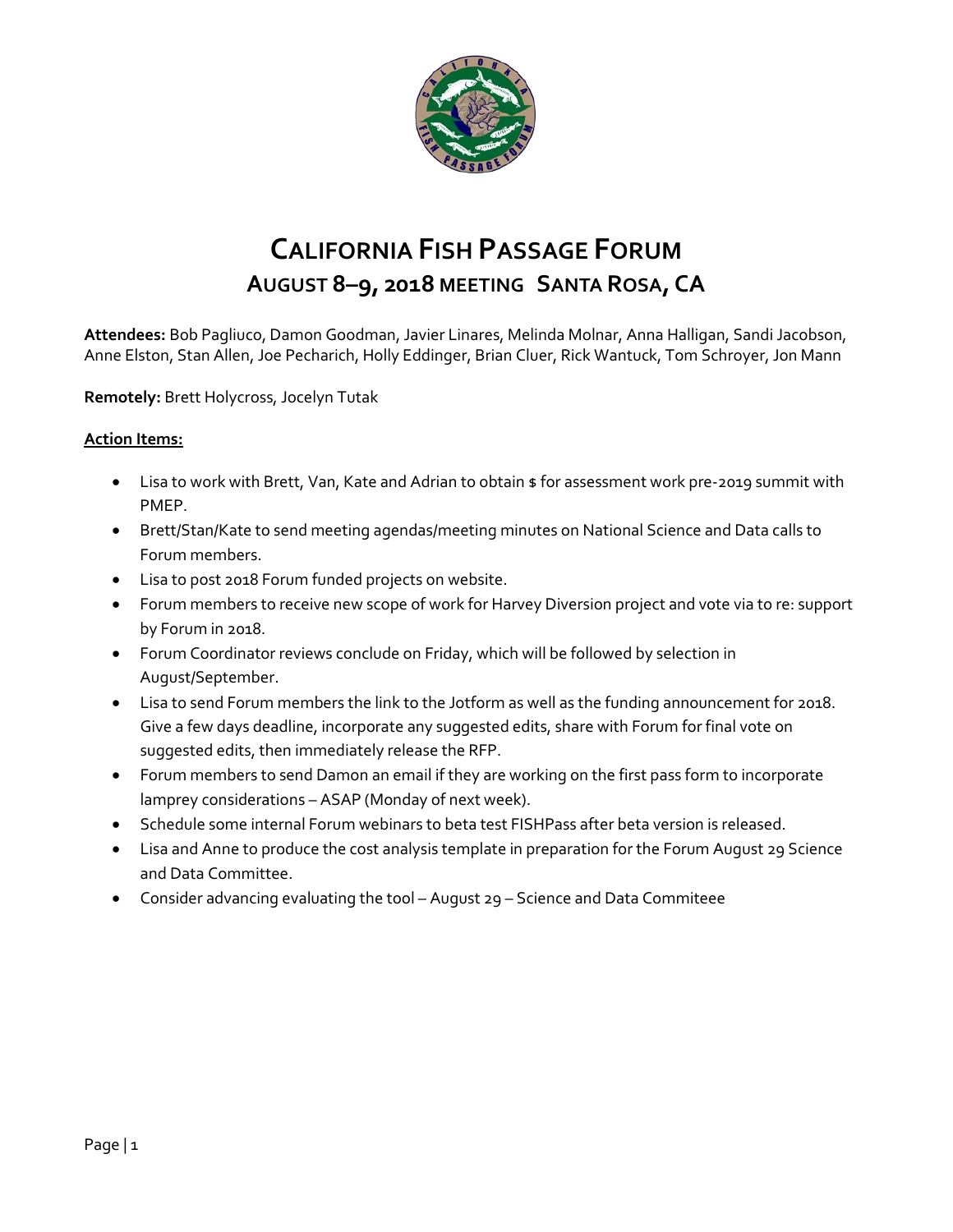#### **August 8, 2019**

Jon Mann organized a tour of the viewing gallery at Mirabel on the Russian River and at the summer dam and river grade control in Healdsburg. Sonoma Water staff assisted with the field trip.



## **August 9, 2018**

#### I. FORUM ADMINISTRATION

- A. Bob Pagliuco welcomed Trout Unlimited as the newest member of the Forum; Anna Halligan is the is serving as the designee, and Natalie Stauffer-Olsen is the alternate. Bob also recognized Sandi Jacobson as the new designee for Caltrout. In other updates, Bob shared that NOAA, the USFWS, and Army Corps of Engineers are working on a programmatic biological opinion to cover USFWS species during restoration projects, noting the process would likely take several years. He and Joe Pecharich also mentioned an initiative is underway to potentially allow entities to automatically receive approval for 404 permits if, during a USFWS consultation, those permits are approved.
- B. Forum members reviewed the Forum's work plan and provided updates. The newest version of the workplan has been uploaded to the Forum's website. Bob shared some of the highlights from the past three Governance Committee meetings, which included the Forum working with the Pacific Marine and Estuarine Fish Habitat Partnership on a project to fund a tidegate assessment and summit for the West Coast, working with project leads for 2018 Forum-funded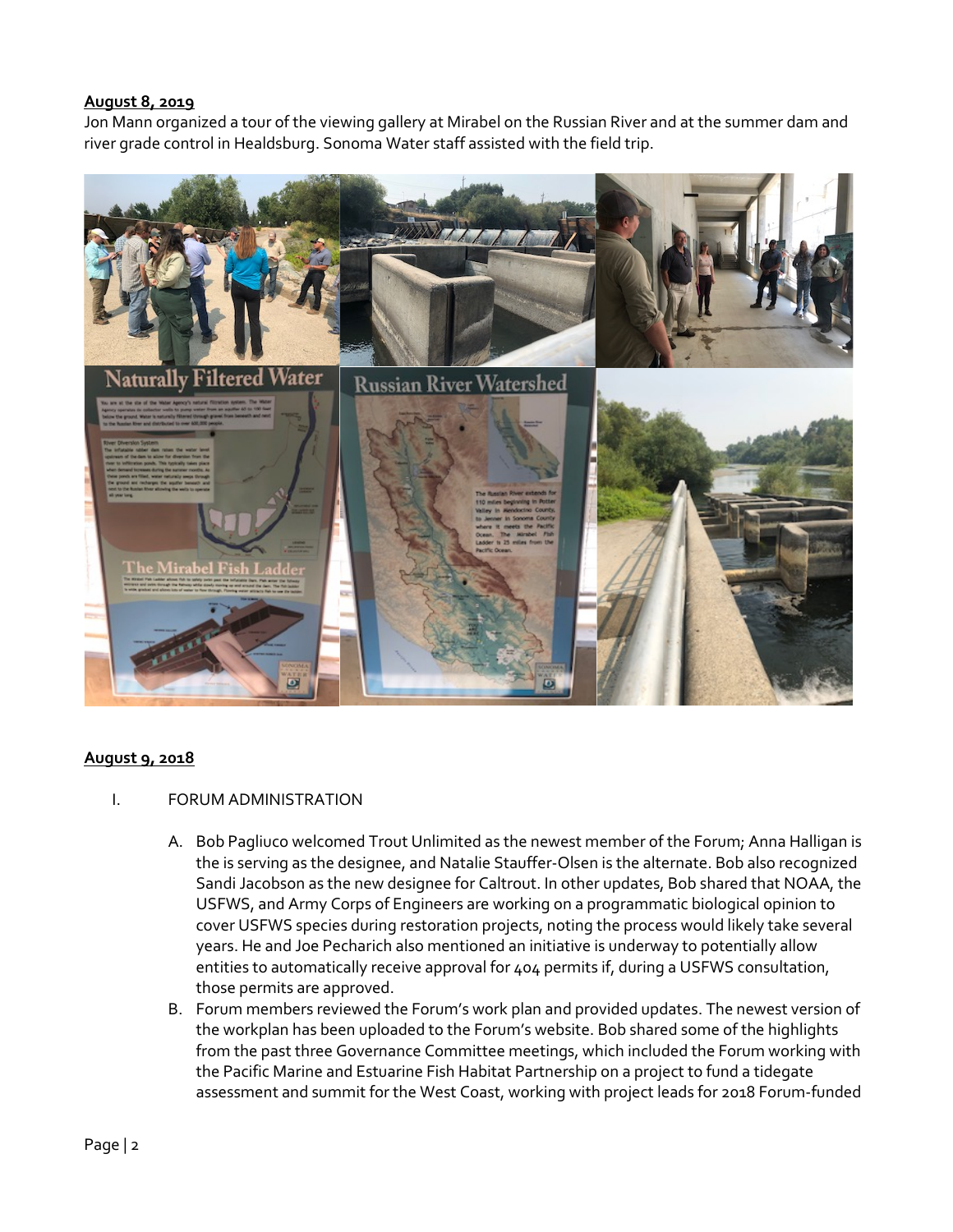projects to discuss details of fund disbursements and obligations, and activities to hire a new coordinator.

C. Forum Budget—Stan Allen provided budget information for review and discussion:

| 1072.17; 1072.18  | <b>BUDGETED</b> | <b>SPENT</b> | <b>REMAINING</b> |
|-------------------|-----------------|--------------|------------------|
| <b>PERSONNEL</b>  | \$23,607        | \$3,712      | \$19,895         |
| <b>RENTS</b>      | 1,000<br>\$     | \$<br>133    | 867<br>\$        |
| SUPPLIES/SOFTWARE | \$2,516         | \$1,000      | 1,516<br>\$      |
| SUB-CONTRACTS (*) | \$312,954       | \$158,593    | \$154,361        |
| <b>TRAVEL</b>     | \$6,270         | \$3,000      | \$3,270          |
| <b>SUB-TOTALS</b> | \$346,347       | \$166,438    | \$179,908        |
| <b>INDIRECT</b>   | \$14,941        | \$7,812      | \$7,129          |
| <b>TOTALS</b>     | \$361,287       | \$174,250    | \$187,037        |

# **TABLE 1. NFHP BUDGET STATUS (USFWS)**

# **END DATE: 9/30/20 (NEW 5 YEAR AGREEMENT THAT STARTED 8/8/16)**

\*SUB-CONTRACTS IN PLACE:

- WESTERN FISHES (PACIFIC LAMPREY;17-44) \$20,000 (COMPLETED)
- TROUT UNLIMITED (PENNINGTON CREEK; 18-08) \$40,000 (IN PROGRESS)
- CREATIVE RESOURCE STRATEGIES (FORUM COORDINATION; 18-07) \$36,000
- CA STATE PARKS (BENBOW DAM; 18-25) \$58,499 (COMPLETED NOT BILLED YET)
- GOLD RIDGE RCD (UPPER GREEN VALLEY; 18-26) \$30,089 (COMPLETED)
- ECOTRUST (FISHPASS USER INTERFACE; 18-90) \$63,500 (IN PROGRESS)
- EARTH ISLAND INSTITUTE (DAVY BROWN;  $18-96$ )  $\frac{$44.538}{10}$  (IN PROGRESS)

- 
- 
- 
- **\$292,626**

## **TABLE 2. NFHP BUDGET STATUS (USFWS)**

| 1072.19           | <b>BUDGETED</b> | <b>SPENT</b> | <b>REMAINING</b> |
|-------------------|-----------------|--------------|------------------|
| <b>PERSONNEL</b>  | \$15,186        | \$0          | \$15,186         |
| <b>RENTS</b>      | \$<br>700       | \$0          | 700<br>\$        |
| SUPPLIES/SOFTWARE | 4,896<br>\$     | \$0          | 4,896<br>\$      |
| SUB-CONTRACTS (*) | \$146,299       | \$0          | \$146,299        |
| <b>TRAVEL</b>     | 4,000<br>\$     | \$0          | 4,000<br>\$      |
| SUB-TOTALS        | \$170,381       | \$0          | \$170,381        |
| <b>INDIRECT</b>   | \$<br>5,524     | \$0          | \$<br>5,524      |
| <b>TOTALS</b>     | \$175,905       | \$<br>0      | \$175,905        |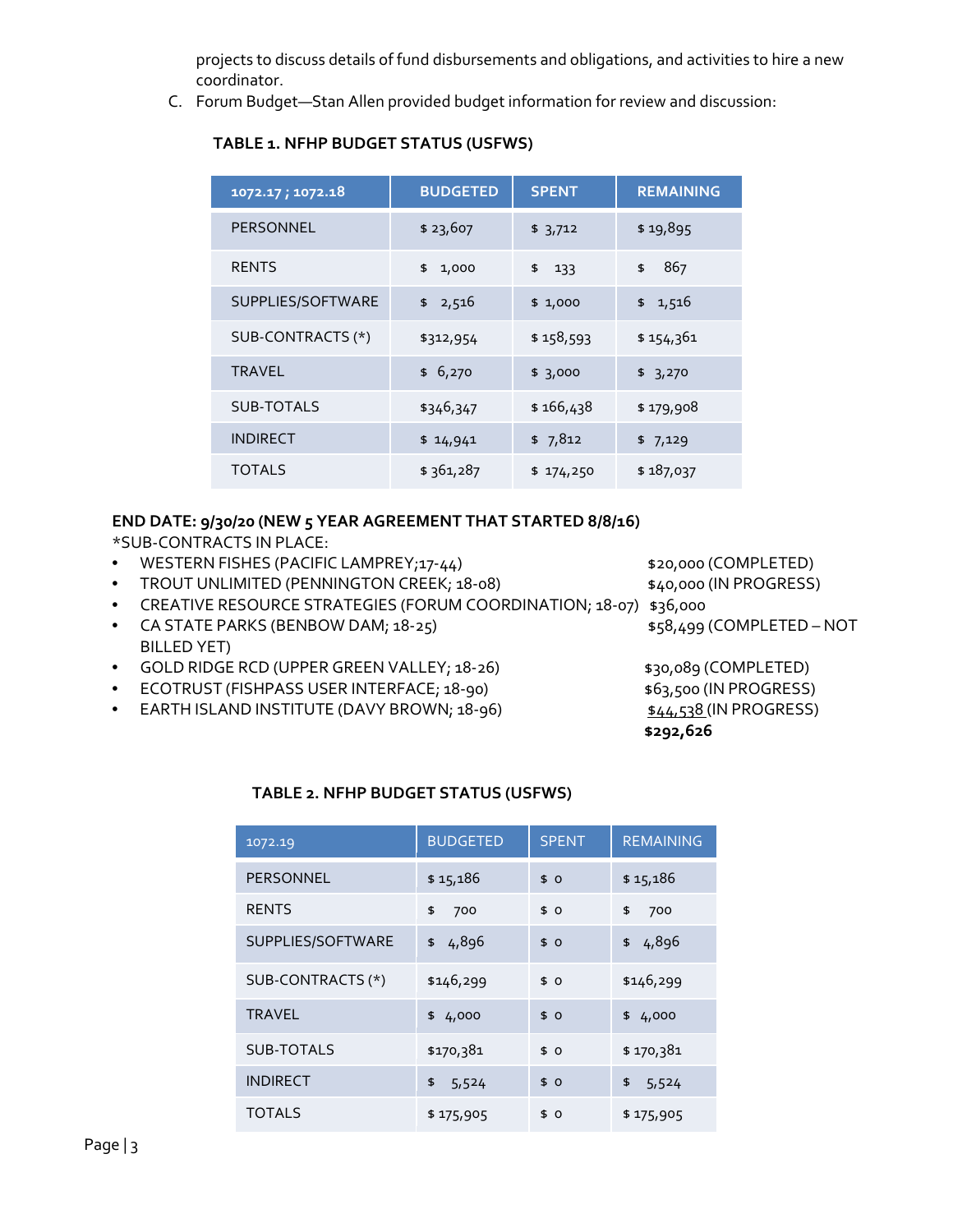#### **END DATE: 9/30/20 (WILL BE PART OF NEW 5 YEAR AGREEMENT THAT STARTED 8/8/16)** \*SUB-CONTRACTS PROPOSED:

- FORUM COORDINATION (TBD) \$50,000 (PLACEHOLDER)
- HARVEY DIVERSION \$44,836
- NEEFUS \$39,513
- 
- COOPER MILL \$87,230
- 

- 
- MID-KLAMATH \$38,680 (DIRECTLY FUNDED BY USFWS)

# **TABLE 3. MULTI-STATE GRANT BUDGET STATUS**

| <b>NEW</b>           | <b>BUDGETED</b> | <b>SPENT</b> | <b>REMAINING</b> |
|----------------------|-----------------|--------------|------------------|
| PERSONNEL            | \$10,752        | \$0          | \$10,752         |
| MTGS/WORKSHOPS       | \$2,000         | \$0          | \$2,000          |
| <b>SUPPLIES</b>      | \$<br>550       | \$0          | \$<br>550        |
| <b>SUB-CONTRACTS</b> | \$              | \$0          | \$               |
| <b>TRAVEL</b>        | \$<br>519       | \$0          | \$<br>519        |
| <b>SUB-TOTALS</b>    | \$              | \$0          | \$               |
| <b>INDIRECT</b>      | \$2,180         | \$0          | 2,180<br>\$      |
| <b>TOTALS</b>        | \$16,000        | \$0          | \$16,000         |

#### **END DATE: 12/31/18 (CAN BE EXTENDED) NOTE: \$2,000 FOR MEETINGS/WORKSHOPS IS FOR WNTI COASTAL CUTTHROAT**

## **TABLE 4. NOAA BUDGET STATUS (SOUTHERN CA SMALL DAM REMOVAL MONITORING)**

| 1009B.16          | <b>BUDGETED</b> | <b>SPENT</b> | <b>REMAINING</b> |
|-------------------|-----------------|--------------|------------------|
| <b>PERSONNEL</b>  | \$9,354         | \$8,447      | \$<br>907        |
| <b>SUPPLIES</b>   | \$ 500          | \$1,200      | (700)<br>\$      |
| <b>TRAVEL</b>     | 1,504<br>\$     | \$<br>71     | \$1,433          |
| <b>SUB-TOTALS</b> | \$11,358        | \$9,718      | \$1,640          |
| <b>INDIRECT</b>   | \$ 1,871        | \$1,597      | \$<br>274        |
| <b>TOTALS</b>     | \$13,229        | \$11,315     | \$1,914          |

#### **END DATE: 06/30/18 FISHERIES TECHNICIAN HIRED 9/26/17**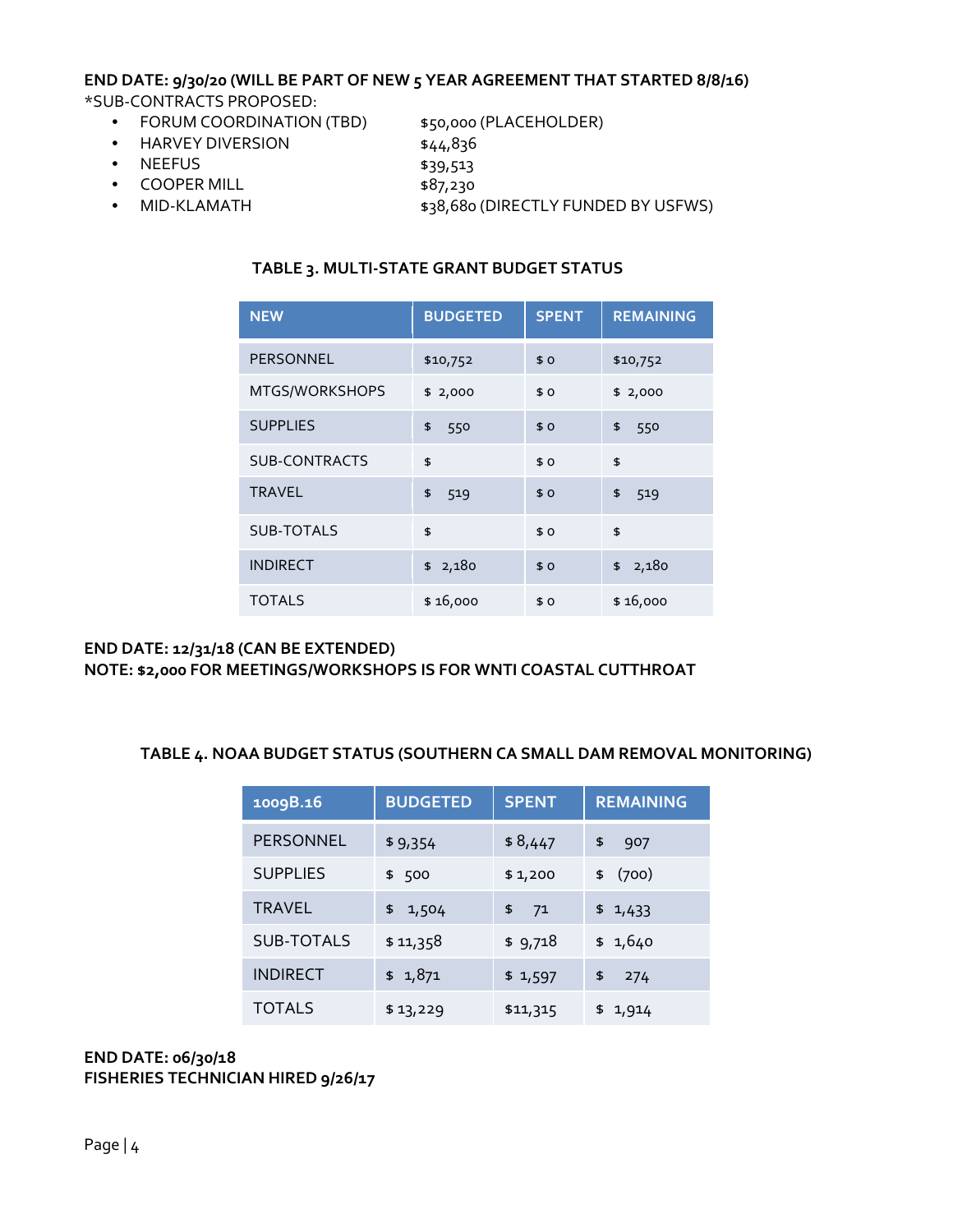D. Project Status—The status of 2017 Forum-funded projects was discussed. Benbow Dam Removal is complete, Pennington Creek Barrier Removal is scheduled for Fall of 2018, and Upper Green Valley is complete. Sandi Jacobson provided an update on the Harvey Diversion project, which is the top priority project that the Forum recommended to fund in 2018. Sandi will be participating in several discussions about the status of the project during the next two weeks, and will report back to the Forum on those discussions and key next steps, including the funding request to the Forum (and what those funds would achieve) and the ultimate future of the project. Forum members will review the update and request, and vote electronically on whether or not the Forum will support the project in 2018.

E. Forum Coordination—The Forum only received one application when the coordinator position was announced, so PSMFC extended the deadline. The review committee, comprised of four Forum representatives, will review the five applications received after scoring concludes this Friday, and will then decide key next steps.

F. NFHP Funding—The Forum scored a Level 2 in 2018, and is in the process of receiving funds from the USFWS to fund 2018 operations. USFWS staff will be convening soon to review the criteria that was used to score in 2018.

G. Forum Annual Funding Announcement – The Forum made the decision in 2017 to move the timeline for announcing its funding opportunity back 30-45 days to give the Forum more time to conclude the process prior to the holidays and provide more time for entities to respond to the funding announcement. The following schedule will be followed:

# **August 15**

- Governance Committee convenes via conference call to review process, timeline, RFP announcement and project submittal form.
- **Share RFP announcement and project submittal form with Forum members for review.**
- **Finalize RFP information and project submittal form.**

**August 15**—Announce Request for Proposals on CFPF website and through partner organizations. Provide 45-day deadline for submissions.

**October 7**—Summarize project submittals and distribute, along with scoresheet, to Forum members; two-week deadline for Forum members to score projects received.

**October 25**—Summarize results of project scores and distribute to Forum members.

**November 1**—Convene governance committee to review project scores and make recommendations to fund one or more projects to the Forum.

**November 10**—Receive input from Forum members on their concurrence with the governance committee recommendation(s).

**November 15**—Inform the USFWS of the recommended projects to fund.

II. **Because Bluelines Aren't Enough; Turning Brownfields into Green Floodplains**—Brian Cluer (NMFS) discussed a project that NOAA Santa Rosa, Endangered Habitats Conservancy, County of Santa Rosa, Lehigh Hanson, and the Coastal Conservancy are working on to restore the Hanson Windsor Ponds area to historic floodplain habitat currently disconnected by levees. The goal of the project is to re-establish a stable, seasonal river-floodplain connection to restore essential